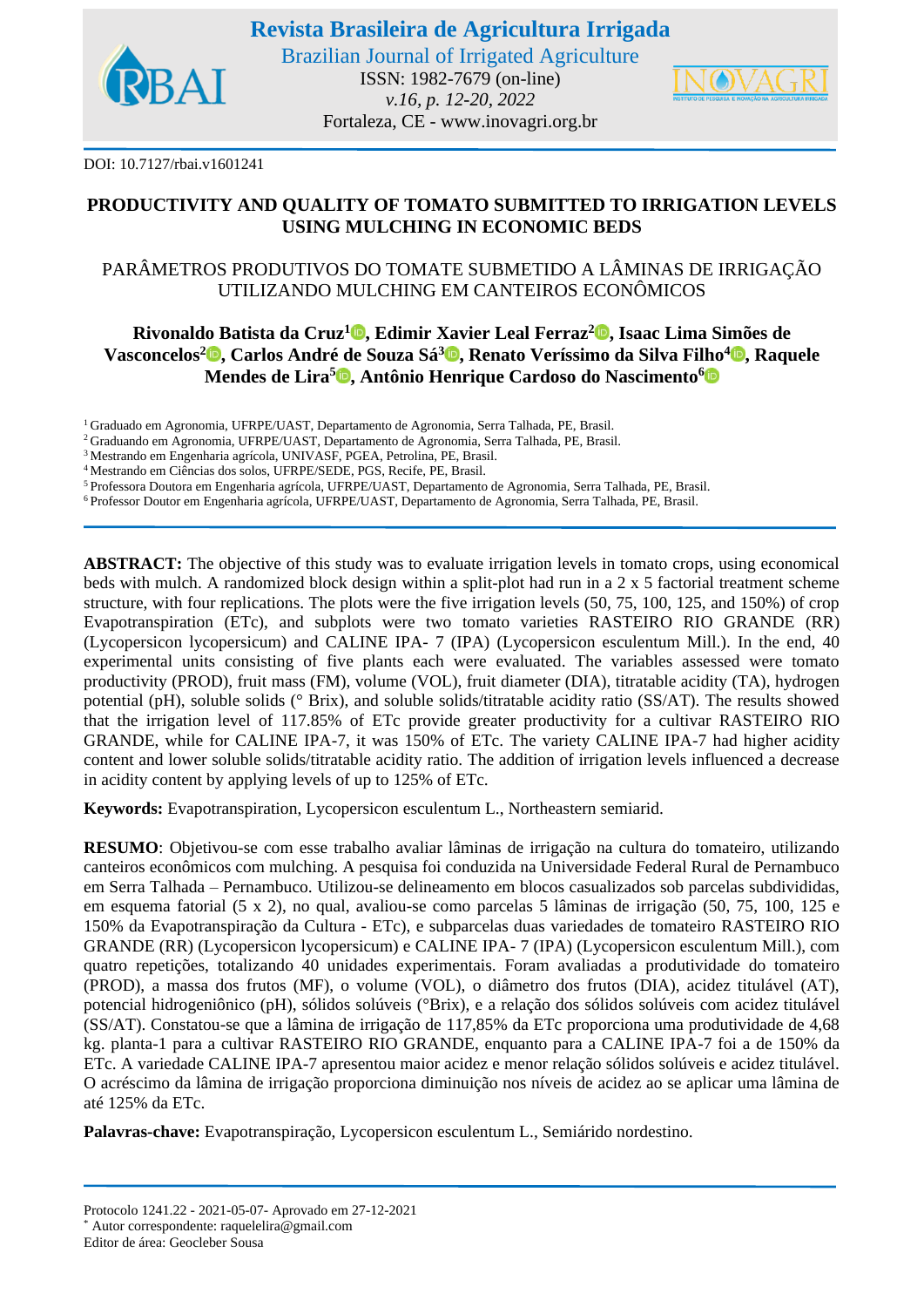### **INTRODUCTION**

Irregularities in rainfall behavior and distribution across the semi-arid region of the Northeast of Brazil lead to severe drought periods, compromising agricultural food production when carried out in a rainfed system, especially for crops with high water demand (CASSIMIRO et al., 2019). According to Bispo et al. (2017) and Valeriano et al. (2016), irrigation is an important technique for water supply and optimizing the productivity of various crops, nevertheless, inadequate management of the irrigation system and culture can make the production process impracticable. Thus, the use of technologies and management to save water is needed.

According to Cassimiro (2019), the economic beds constitute a social technology that aims to mitigate the inefficient use of water for vegetables production. These types of beds prevent outflow by conditioning a waterproofing the planted land, in addition to subsurface irrigation that reduces evaporation losses. Baumgartner et al. (2007) affirm that the use of economic beds contributes to an increase in the quantity and quality of harvested products; another advantage is the low cost of these systems. Furthermore, if the economic beds are associated with the use of mulching (plastic covering), whose purpose is to maintain moisture when on the ground, it will be possible to promote water savings without losses in plant yield and food quality (YURI et al., 2012). Among the most cultivated crops in economic beds, tomato plant has great water demand. Thus, the correct use of water can promote better productivity. In this sense, studies are testing different irrigation levels in tomato plants (SANTIAGO et al., 2018; SILVA et al., 2020 & SOARES et al., 2013); however, studies on economic beds using mulching were not found in the available scientific literature.

It is believed that with the reduction of evapotranspiration, lower irrigation levels can provide similar productivity and fruit quality.

Hence, the objective of this study was to evaluate different irrigation levels in the

tomato crop, using the economic beds with mulching in order to find the irrigation levels that provide the highest productivity and fruit quality under these conditions.

### **MATERIAL AND METHODS**

The experiment was conducted from August 2018 to March 2019, at the Federal Rural University of Pernambuco, at the Serra Talhada Academic Unit (UFRPE/UAST), in the municipality of Serra Talhada, located at the geographic coordinates of 7°57'10" S and 38°17'43" W, at an altitude of 429 meters (SIRGAS 2000), in Mesoregion of Sertão Pernambucano, Brazil. According to the classification of Köppen, the climate type in the region is BSw'h'. The average annual rainfall is 639 mm, with an average annual temperature of around 25.2ºC (LAMEPE/ITEP, 2017).

A randomized block design within a split-plot had run in a 2 x 5 factorial treatment scheme structure, with four replications. The plots were the five irrigation levels (50, 75, 100, 125, and 150%) of crop Evapotranspiration (ETc), and subplots were two tomato varieties RASTEIRO RIO GRANDE' (Lycopersicon lycopersicum) and ''CALINE IPA- 7' (Lycopersicon esculentum Mill.). In the end, 40 experimental units consisting of five plants each were evaluated.

Twenty beds of 3m² (3m x 1m), 0.20 m deep were built, leveled in transverse and longitudinal directions, to keep each layer level, favoring a uniform distribution of water (WIN, 2007). Subsequently, they were filled with substrate prepared in the proportion of 2:3:4, of sand, soil, and cattle manure, respectively, mixed until homogenized. The coverage with mulching was carried out after the beds' installation.

The seedlings were produced in plastic trays, cultivated in sand and humus substrate (2:1), keeping it always moist, in a protected environment, and covered by shading at 50% for 15 days after germination and then 25% for another 12 days. The seedlings of the two varieties were distributed equidistantly in the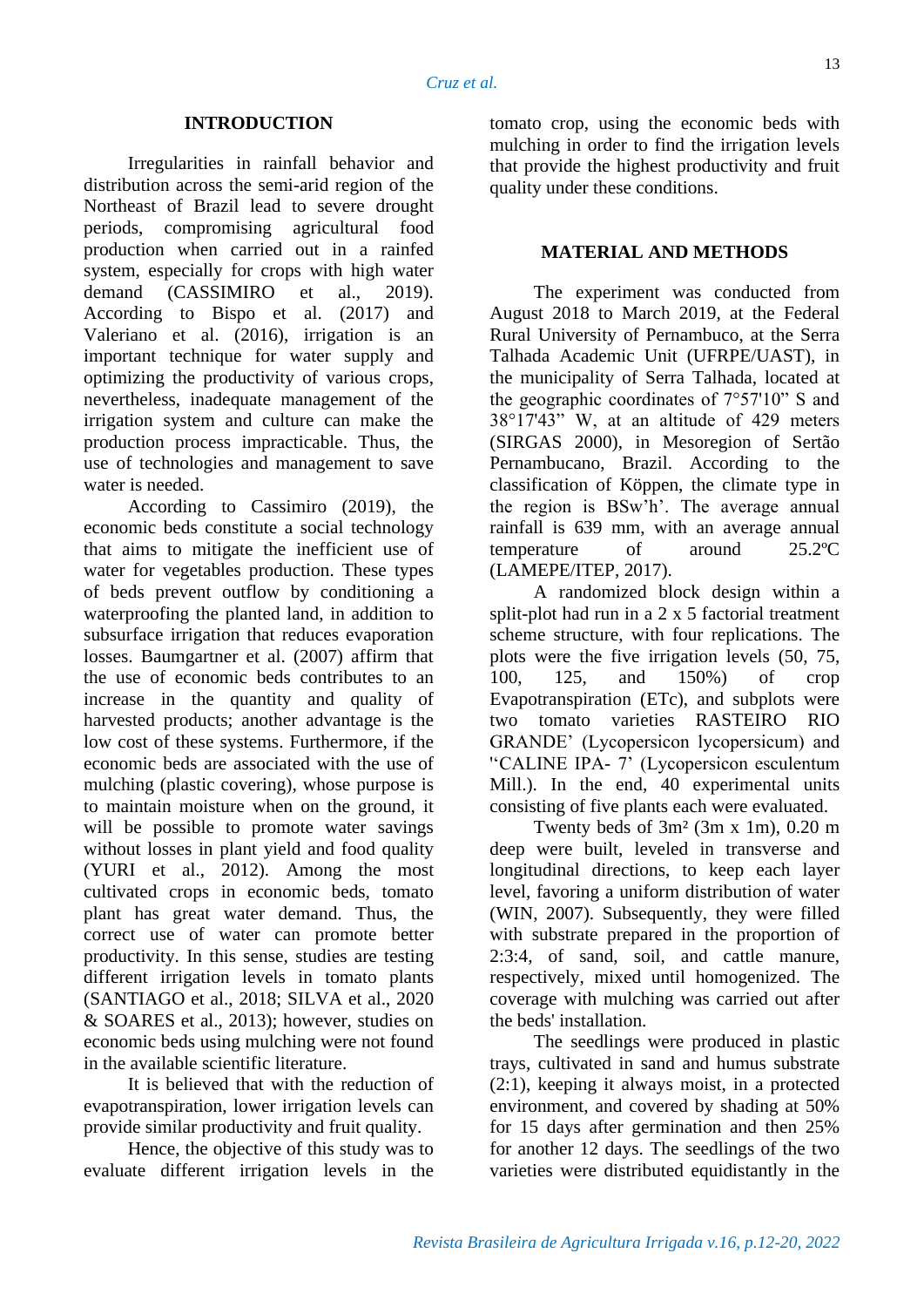beds every 0.3 m, totaling ten plants per bed, with five plants for each cultivar.

Irrigation levels were calculated based on the crop evapotranspiration (ETc) according to the equation proposed by Allen et al. (1998). The reference evapotranspiration was determined by the Class A Tank methodology.

At harvest time, the tomato productivity was evaluated, according to Alvarenga (2004), obtaining the commercial fruits in each treatment. The fruits mass (FM) was determined using a semi-analytical balance. The volume (VOL) was determined with the aid of a cup of water, in which the fruits were immersed.

For the VOL calculation, the initial level of the water was subtracted from the final level of the immersion. Fruit diameter (DIA) was obtained using a caliper. From the fruit mass, it was possible to determine the productivity of fruit per plant (PROD). Additionally, the quality parameters of tomato fruits were obtained, such as titratable acidity

(TA), Hydrogen Potential (HP), soluble solids (°Brix), and soluble solids/titratable acidity ratio (SS/TA), according to Adolfo Luts Institute's methodology for food analysis (2008).

The results were submitted to analysis of variance to evaluate the effects of different irrigation levels and cultivars. When significant, the effects of irrigation regimes were assessed by regression analysis using the SIGMA PLOT 12.0 software. For the effect of the cultivars, the Tukey test was adopted, at 5% probability, using the statistical program Sisvar 5.6 (FERREIRA, 2019).

#### **RESULTS AND DISCUSSION**

The results from the analysis of variance demonstrated that the variables FM, VOL, and PROD had a significant effect  $(P<0.01)$ . There was an interaction between irrigation levels and cultivars only for variable productivity  $(P<0.01)$  (Table 1)

| <b>SV</b>      | DF                           | FM(g)                 | $DIA$ (cm)             | $VOL$ (cm <sup>3</sup> ) | PROD $(kg$ plant <sup>-1</sup> ) |  |
|----------------|------------------------------|-----------------------|------------------------|--------------------------|----------------------------------|--|
|                |                              | <b>MS</b>             |                        |                          |                                  |  |
| <b>Block</b>   | 3                            | 149.8323ns            | 0.4270 <sup>ns</sup>   | 164.1358 <sup>ns</sup>   | $1.5582^{ns}$                    |  |
| Levels $(L)$   | $\overline{4}$               | 427.4545**            | $0.9781$ <sup>ns</sup> | 476.0267**               | 17.5440**                        |  |
| Error 1        | 12                           | 59.3241               | 0.3334                 | 61.2758                  | 1.6076                           |  |
| Cultivar $(C)$ | $\mathbf{1}$                 | 188.4428ns            | 0.0001 <sup>ns</sup>   | 202.9502 <sup>ns</sup>   | $2.7984$ <sup>ns</sup>           |  |
| $C * L$        | $\overline{4}$               | 24.6096 <sup>ns</sup> | 0.2751 <sup>ns</sup>   | 22.1052 <sup>ns</sup>    | 5.9712**                         |  |
| Error 2        | 15                           | 44.16                 | 0.2551                 | 49.6761                  | 0.7609                           |  |
| $CV 1$ (%)     | $\qquad \qquad \blacksquare$ | 17.45                 | 14.39                  | 17.76                    | 44.41                            |  |
| $CV 2$ (%)     |                              | 15.06                 | 12.41                  | 30.55<br>15.99           |                                  |  |

**Table 1.** Analysis of variance table of the variables: Fruit mass (FM), fruit diameter (DIA), fruit volume (VOL), and productivity (PROD) of tomato under different irrigation levels.

\*\* significant at 1% probability; ns - not significant, by the F test; SV – Source of Variation; DF – Degree of freedom; CV – Coefficient of variation; MS - Mean square.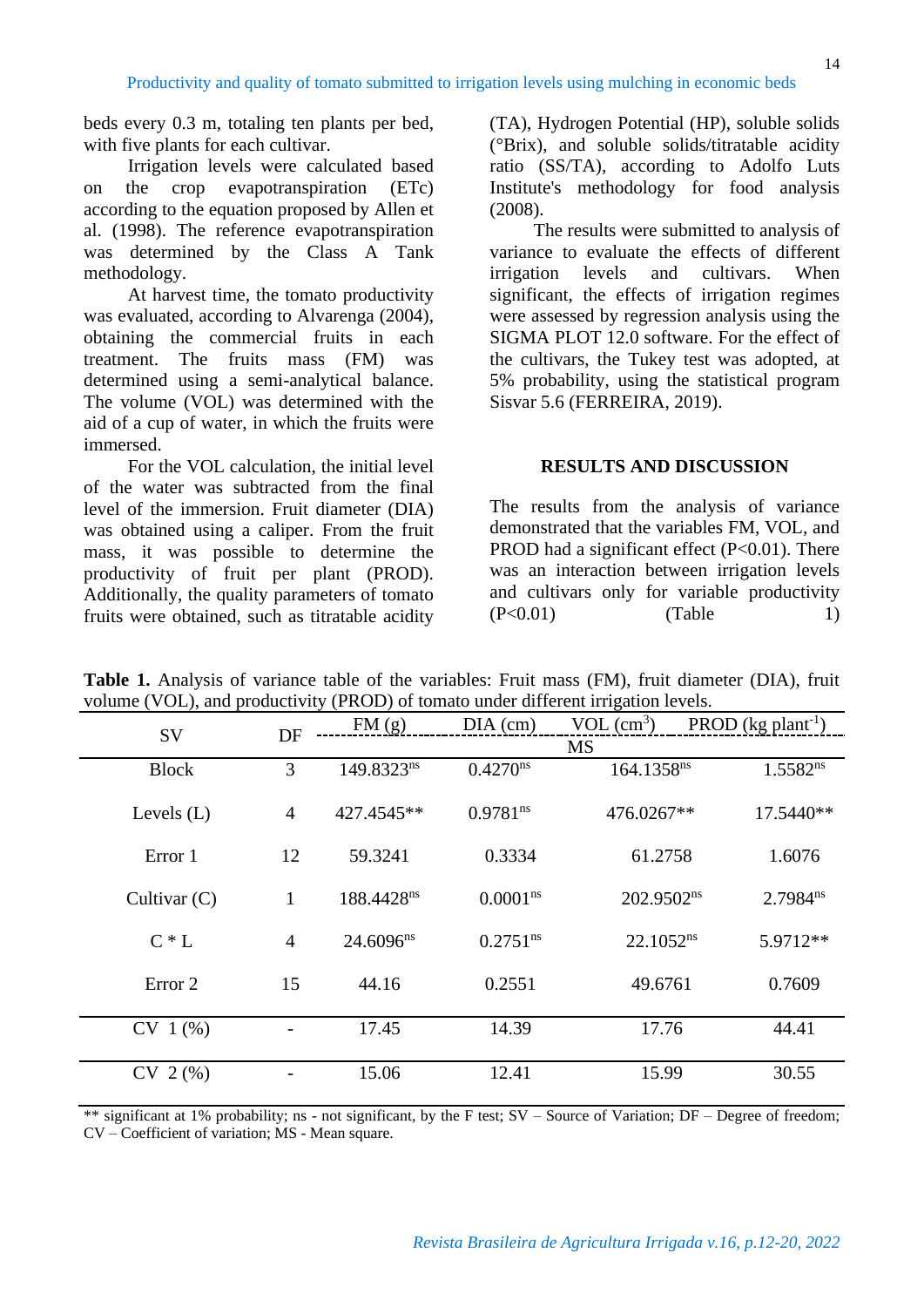According to Figure 1, there was a linear increase for both volume (A) and fruit mass (B) of tomato on irrigation levels used in the experiment.

Although the irrigation levels are greater than 100% of the recommended ETc, the increase in water availability can provide a higher volume to the fruits due to the source and drain relation in the water movement in the plant, also providing greater weight. Furthermore, the level corresponding to 150% of ETc provided increases in the variables VOL (A) and FM (B), of 20.5 and 18.5%, in relation to the level of 100%.



**Figure 1**. Volume (A) and mass (B) of Tomato fruit on different irrigation levels. \* Significant coefficient at 5% probability.

Ansary et al. (2017) affirm that the increase in the weight of fruits per plant could be related to an improved microclimate, below and above the soil surface, using plastic coverings. In this investigation, economical beds and plastic cover were used, which probably have led to a lower water loss from the soil to the atmosphere, granting the proper crop supply and favoring higher yields. A similar effect was observed by Bin et al. (2021) when testing different water replacements with and without the use of plastic cover in tomato plants. These authors noted that the increased water availability expanded the tomatoes' productivity, and the use of plastic covering provided greater results. Figure 2 shows the tomato productivity under different irrigation levels. It was observed a linear increase of the variety CALINE IPA-7 (IPA) cultivated with a maximum yield of 4.44 kg plant-1, using the

150% ETc level. Silva et al. (2014), who worked with the same cultivar, found a lower productivity than observed in this study. The referred authors obtained a value of 1.94 kg plant-1 for an irrigation level of 150% of the ETc, with a productive increment of 110% in relation to the depth of 50 %. Whereas, in this study, a productivity had an increment of 590% compared to the same level.

For the variety RASTEIRO RIO GRANDE (RR) (Figure 2), a quadratic behavior was observed, maximum productivity (4.68 kg plant-1) with estimated irrigation levels, corresponding to 117.85% of the ETc was obtained. According to Silva et al. (2020), who studied the development of industrial tomato under different irrigation levels using the BRS Sena hybrid, the excess and deficit of water affect the development of the tomato, including flowering and fruiting of the crop, directly affecting its productivity.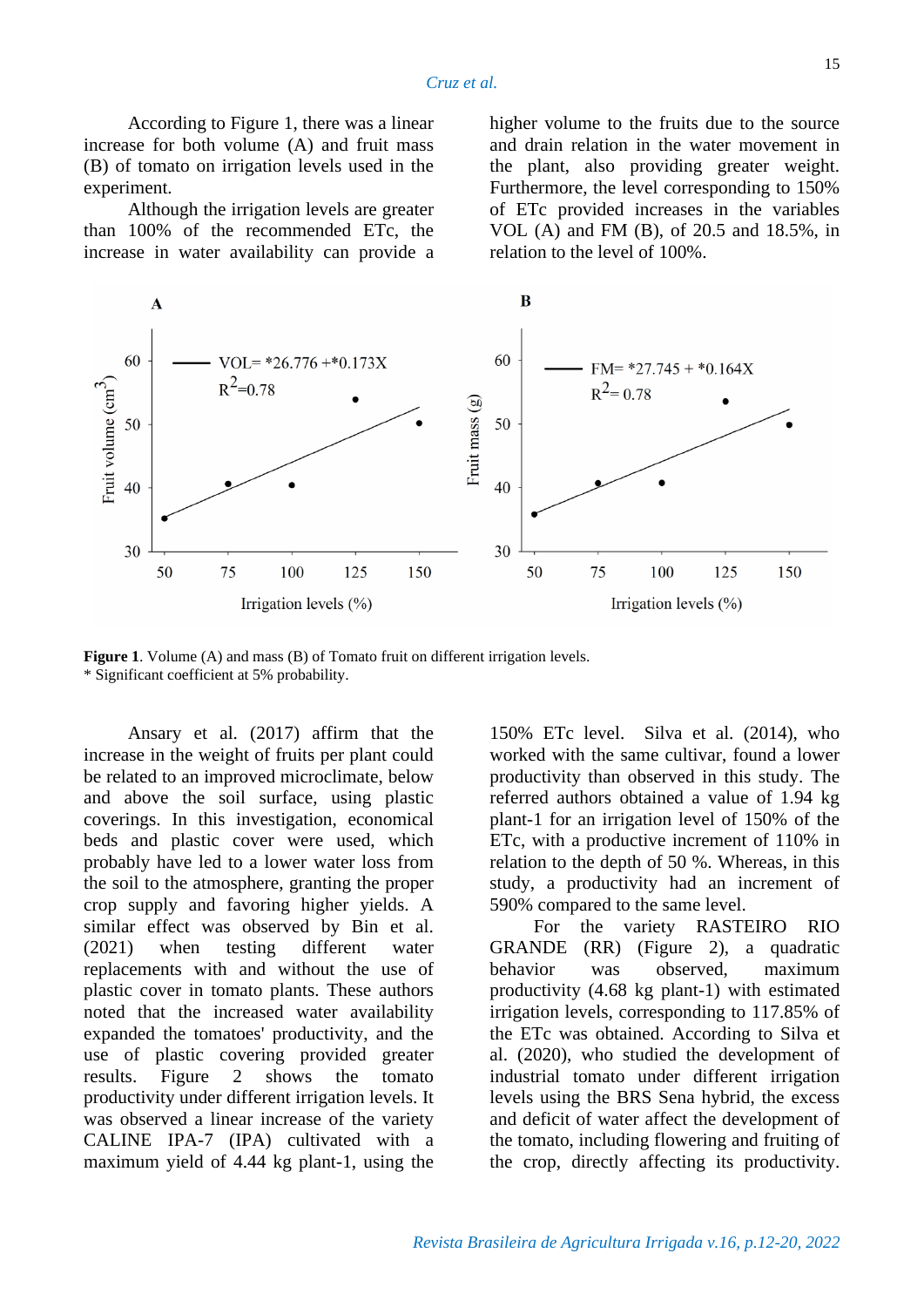Productivity and quality of tomato submitted to irrigation levels using mulching in economic beds



**Figure 2**. Productivity of tomato cultivars under different irrigation levels. \* Significant coefficient at 5% probability; and \*\* 1% probability.

Table 2 shows the analysis of variance of qualitative parameters of tomato. The results indicated a significant effect just for titratable acidity (TA) on level (L). About the

factor cultivar (C), only the variables titratable acidity (TA) and soluble solids/titratable acidity ratio (SS/TA) differed significantly  $(P<0.01)$ .

**Table 2**. Analysis of variance table of the variables: titratable acidity (TA), soluble solids (SS), pH and soluble solids/titratable acidity ratio (SS/TA) of tomato plants submitted to different irrigation levels.

| $\ddotsc$      |                |                |                        |               |               |  |  |
|----------------|----------------|----------------|------------------------|---------------|---------------|--|--|
| SV             | DF             | pH             | <b>SS</b>              | <b>TA</b>     | SS/AT         |  |  |
|                |                | <b>MS</b>      |                        |               |               |  |  |
| <b>Block</b>   | 3              | $0.03347^{ns}$ | $0.3752$ <sup>ns</sup> | $0.0402^{ns}$ | $5.2906^{ns}$ |  |  |
| Level $(L)$    | $\overline{4}$ | $0.0244^{ns}$  | $1.3856^{ns}$          | $0.0857*$     | $4.0513^{ns}$ |  |  |
| Error 1        | 12             | 0.0158         | 0.4483                 | 0.0229        | 1.8015        |  |  |
| Cultivar $(C)$ | $\mathbf{1}$   | $0.0164^{ns}$  | $0.4622^{ns}$          | $0.4553**$    | 69.1926**     |  |  |
| $C * L$        | $\overline{4}$ | $0.0099^{ns}$  | 0.0460 <sup>ns</sup>   | $0.0203^{ns}$ | $2.5300^{ns}$ |  |  |
| Error 2        | 15             | 0.0171         | 0.3592                 | 0.0224        | 2.6156        |  |  |
| $CV 1$ (%)     | -              | 2.98           | 7.44                   | 17.30         | 12.55         |  |  |
| $CV 2$ (%)     |                | 3.10           | 6.66                   | 17.09         | 15.12         |  |  |

\* Significant coefficient at 5% probability; \*\* significant at 1% probability; ns - not significant, by the F test; SV – Source of Variation; DF – Degree of freedom; CV – Coefficient of variation. MS - Mean square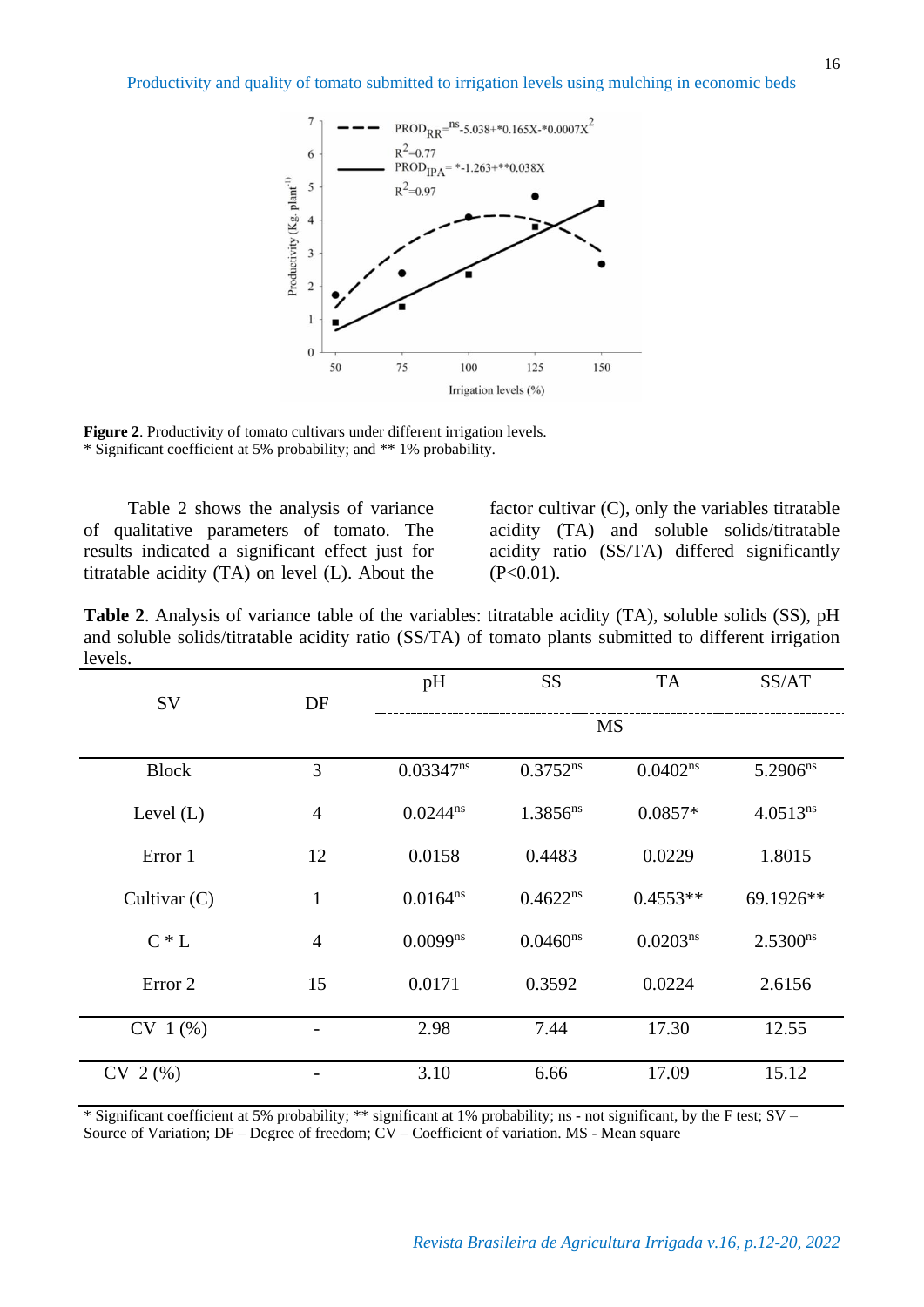When analyzing the factor Cultivar  $(C)$ , it was noticed that the variety CALINE IPA-7 presented a higher acidity content (Figure 3A), which probably led to a lower soluble solids/titratable acidity ratio (Figure 3B). According to Vieira et al. (2014), tomato fruits could be considered mild flavor when they have a SS/TA ratio greater than ten due to the excellent combination of sugar and acid, as observed in the fruits of the cv. RR. On the other hand, values lower than ten could lead to fruit with an unpleasant or astringent taste, as the fruits of the cv. IPA.



**Figure 3.** Titratable acidity (TA) and soluble solids/titratable acidity ratio (SS/TA) for tomato under different irrigation levels. (Different letters indicate statistical difference by Tukey test, p<0.05).

Regarding the acidity of tomato fruits, it was noticed (Figure 4) that the increase in the irrigation levels provided a quadratic decrease in the titratable acidity levels, obtaining the lowest result when applying 125% of ETc. Likewise, Santiago et al. (2018), when testing irrigation levels in tomato plants in a protected environment and open field, observed a reduction in titratable acidity with increasing levels, indicating that the higher the level of water replacement, the lower the content of soluble acids in the tomato fruits.

Furthermore, Marquelli & Silva (2008) noted that higher soil water tensions provided linear growth in titratable acidity.

Portes et al. (2006) point out that under conditions of low water availability in the soil, various metabolic processes of plants are affected, leading to reductions of stomatal conductance, photosynthesis, and transpiration, and stomatal closure. As consequence, it can reduce the fruit quality, producing, for example, fruits with high acidity.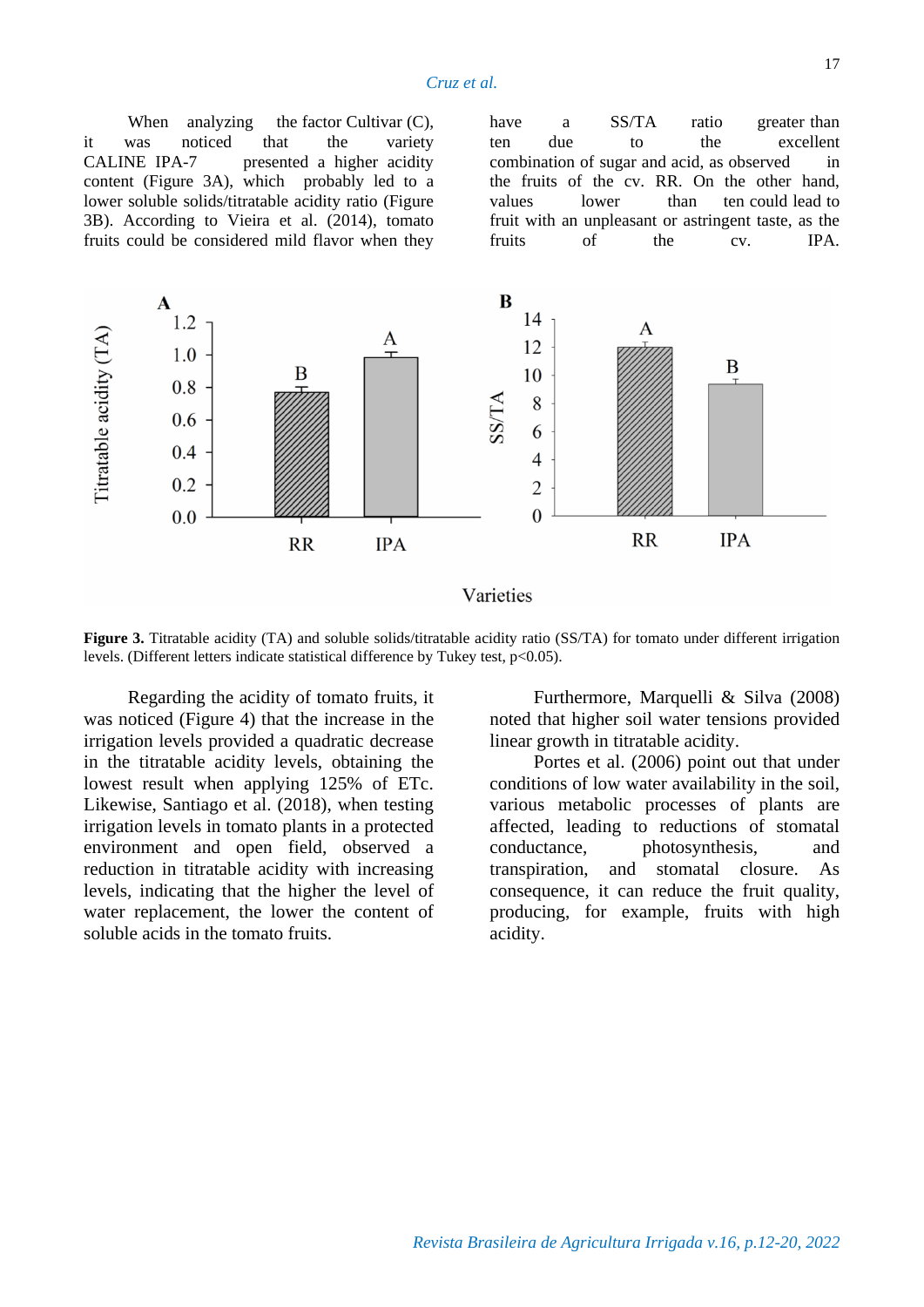

**Figure 4.** Titratable acidity depending on the different irrigation levels. \* significant at 5% probability; ns not significant.

#### **CONCLUSION**

The irrigation levels of 117.85% of ETc provide the yield of 4.68 kg. Plant-1 for the cultivar 'RASTEIRO RIO GRANDE' while for the 'CALINE IPA-7', it was 150% of Etc. The variety CALINE IPA-7 exhibited higher acidity 18ontente and lower soluble solids/titratable acidity ratio. The addition of irrigation levels influenced a decrease in acidity 18ontente by applying levels of up to 125% of Etc.

#### **REFERENCES**

ALLEN, R. G.; PEREIRA, L. S.; RAES, D.; SMITH, M. **Crop evapotranspiration: Guidelines for computing crop water requirements.** Rome: FAO, (FAO – Irrigationand Drainage Paper, 56), p. 300, 1998.

ALVARENGA, M.A.R. **Tomate: produção em campo, em casa-de-vegetação e em hidroponia.** Lavras: UFLA, p. 400, 2004.

ANSARY, S. H.; MANNA, A.; BARUI, K.; MUDI, N.; GAYEN; CHOWDHURY, A.K. **Evaluation of different mulch materials on growth and yield of summer tomato (***Solanum lycopersicum* **L.). International**  **Journal of Tropical Agriculture,** v. 35, n. 1, p. 47-55, 2017.

BAUMGARTNER, D; SAMPAIO, S. C.; SILVA, T. R. da; TEO, C. R. P. A.; BOAS, M. A. V. **Reuso de águas residuárias da piscicultura e da suinocultura na irrigação da cultura da alface. Engenharia Agrícola**, p. 152-163, 2007.

BIN, G.; YAN, M.; ZHONGDONG, W.; YANOUN, Z.; YU; SHIHONG, Y.; JIANDONG, W.; QIAOLING, L. **Efeito do controle de mulching e umidade sobre o rendimento e qualidade dos tomates de irrigação por gotejamento nas instalações de Ningxia. Diário de Irrigação e Drenagem**, n. 3, p. 48-55, 2021.

BISPO, R. de C.; FLORES, D. S.; NETA, H. B. dos S.; VENTURA, K. M.; QUEIROZ, S. O. P. **Manejo de irrigação para cultivo de pimentão em ambiente protegido**. In: IV INOAGRI INTERNATIONAL MEETING. Acesso em: dezembro. 2017. p. 2018.

CASSIMIRO, C. A. L. **Canteiros econômicos: Tecnologia social e agroecológica no cultivo de olerícolas**. 2019. Monografia (Trabalho de Conclusão do Curso de Tecnologia em Agroecologia) Instituto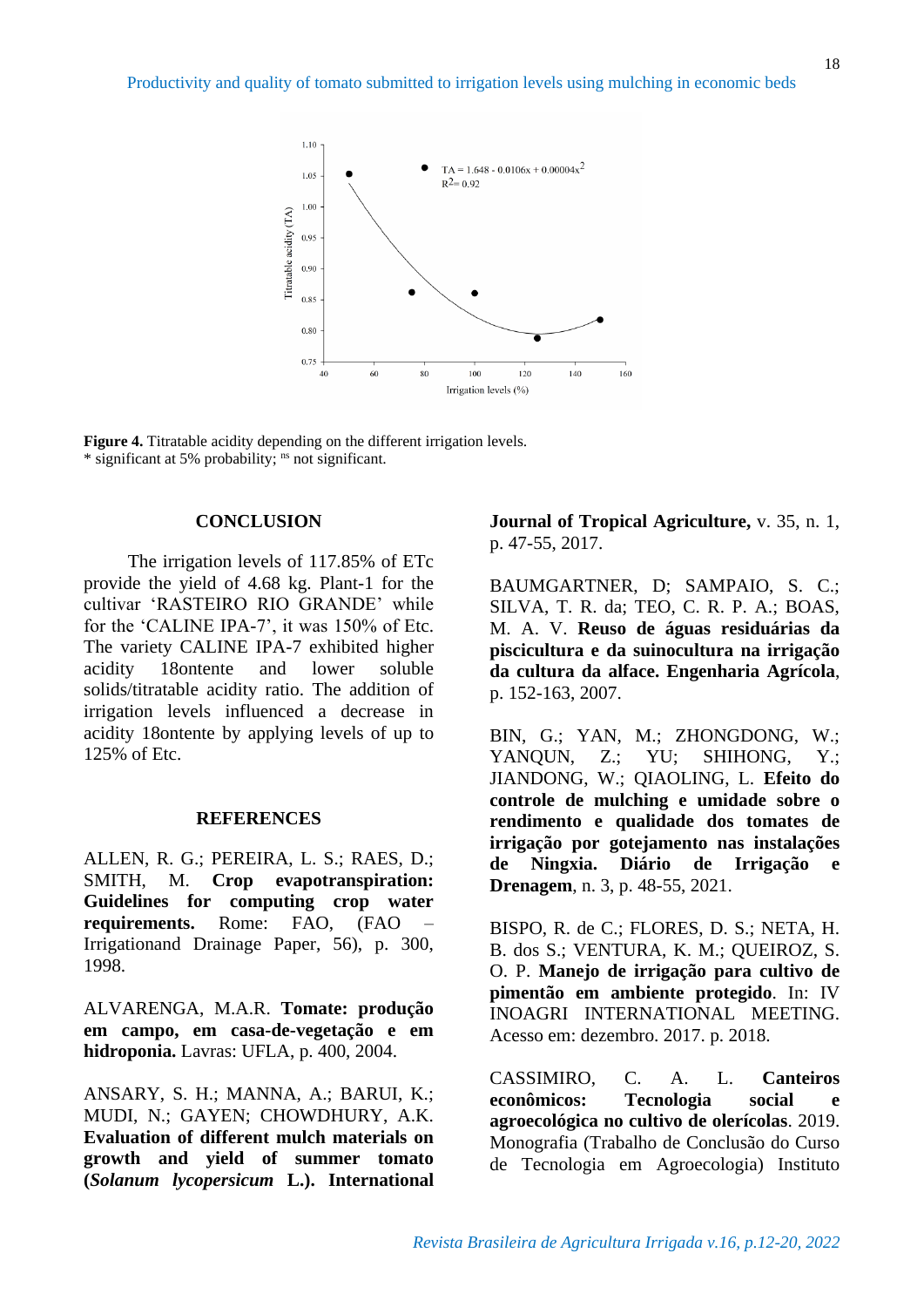Federal de Educação, Ciência e Tecnologia da Paraíba, Sousa, f.58, 2019.

CASSIMIRO, C. A. L.; OLIVEIRA FILHO, F. S.; SILVA, E. D.; FEITOSA, S. S.; SIQUEIRA, E. C.; SILVA, M. G. Lâminas de água múltiplas via sistema de irrigação subsuperficial no cultivo de alface do grupo crespa. **Revista Brasileira de Gestão Ambiental**. v. 13, n. 1, p. 08-12, 2019.

COLLA, G; CASA, R.; LO CASCIO, B.; SACCARDO, F.; TEMPERINI, O.; LEONI, C. Response of processing tometo to water regime and fertilization in central italy. **Acta horticulturae.** The Hague, v.487. p. 531-555, 1999.

DA SILVA, C. J.; FRIZZONE, J.A.; DA SILVA, C. A.; PONTES, N. De C.; DA SILVA, L.F.M.; BASILIO, E. E. Desenvolvimento do tomateiro industrial em resposta a diferentes níveis de irrigação. **IRRIGA**, v. 25, n. 3, p. 432-448, 2020.

FERREIRA, D. F. Sisvar: a computer analysis system to fixed effects split plot type designs. **Revista Brasileira de Biometria**, v. 37, n. 4, p. 529-535, 2019.

GUALBERTO, R.; OLIVEIRA, P. S. R.; GUIMARÃES, A. M. Desempenho de cultivares de tomateiro para mesa em ambiente protegido. **Horticultura Brasileira**, v. 25, n. 2, p. 244-246, 2007.

INSTITUTO ADOLFO LUTZ. **Métodos físico-químicos para análise de alimentos**. São Paulo: Instituto Adolfo Lutz, p. 1020, 2008.

LAMEPE/ITEP. **Informações climáticas do Estado de Pernambuco**, 2017.

MACÊDO, L. S.; ALVARENGA, M. A. R. Efeitos de lâminas de água e fertirrigação potássica sobre o crescimento, produção e qualidade do tomate em ambiente protegido. **Ciência e Agrotecnologia**, v. 29, n. 2, p. 296- 304, 2005.

MANTOVANI, E.C.; BERNARDO, S.; PALARETTI, L.F. **Irrigação: princípios e métodos. 3. ed., atual. e ampl**. Viçosa, MG: UFV. P. 355, 2009.

MARQUELLI, W. A; SILVA, W. L.C. **Tensões – limite de água no solo para o cultivo do tomateiro para processamento irrigado por gotejamento Brasília: Embrapa Hortaliças, (boletim de pesquisa e desenvolvimento 37),** p.17, 2008.

MORAIS, N. B.; BEZERRA, F. M. L.; MEDEIROS, J. F.; CHAVES, S. W. P. Resposta de plantas de melancia cultivadas sob diferentes níveis de água e de nitrogênio. **Revista Ciência Agronômica**, v.39, p.369- 377, 2008.

PORTES, M. T.; ALVES, T. H. e SOUZA, G. M. **Water deficit affects photosynthetic induction in** *Bauhinia forficata* **Link (Fabaceae) and Esenbeckia leiocarpa Engl**. (Rutaceae) growing in understorey and gap conditions Brazilian Journal of Plant Physiology, Londrina, v. 18, n. 4, p. 491-512, 2006.

SANTIAGO, E. J. P.; OLIVEIRA, G. M.; LEITAO, M. M. V. B. R.; ROCHA, R. C.; PEREIRA, A. V. A. Qualidade do tomate cereja cultivado sob lâminas de irrigação em ambiente protegido e campo aberto. **Agrometeoros**, v. 26, p. 213-221, 2018.

SILVA, J. A.; DUTRA, A. F.; CAVALCANTI, N. M. da S.; MELO, A. S. de; SILVA, F. G. da; SILVA, J. M. Aspectos agronômicos do tomateiro "Caline Ipa 6" cultivado sob regimes hídricos em área do semiárido. **Revista Agro@mbiente** On-line, v. 8, n. 3, p. 336-344, 2014.

SOARES, L. A. A.; BRITO, M. E. B.; SILVA, E. C. B.; SÁ, F. V. S.; ARAÚJO, T. T. DE. Componentes de produção do tomateiro sob lâminas de irrigação nas fases fenológicas. **Revista Verde de Agroecologia e Desenvolvimento Sustentável**, v. 8, p. 84- 90, 2013.